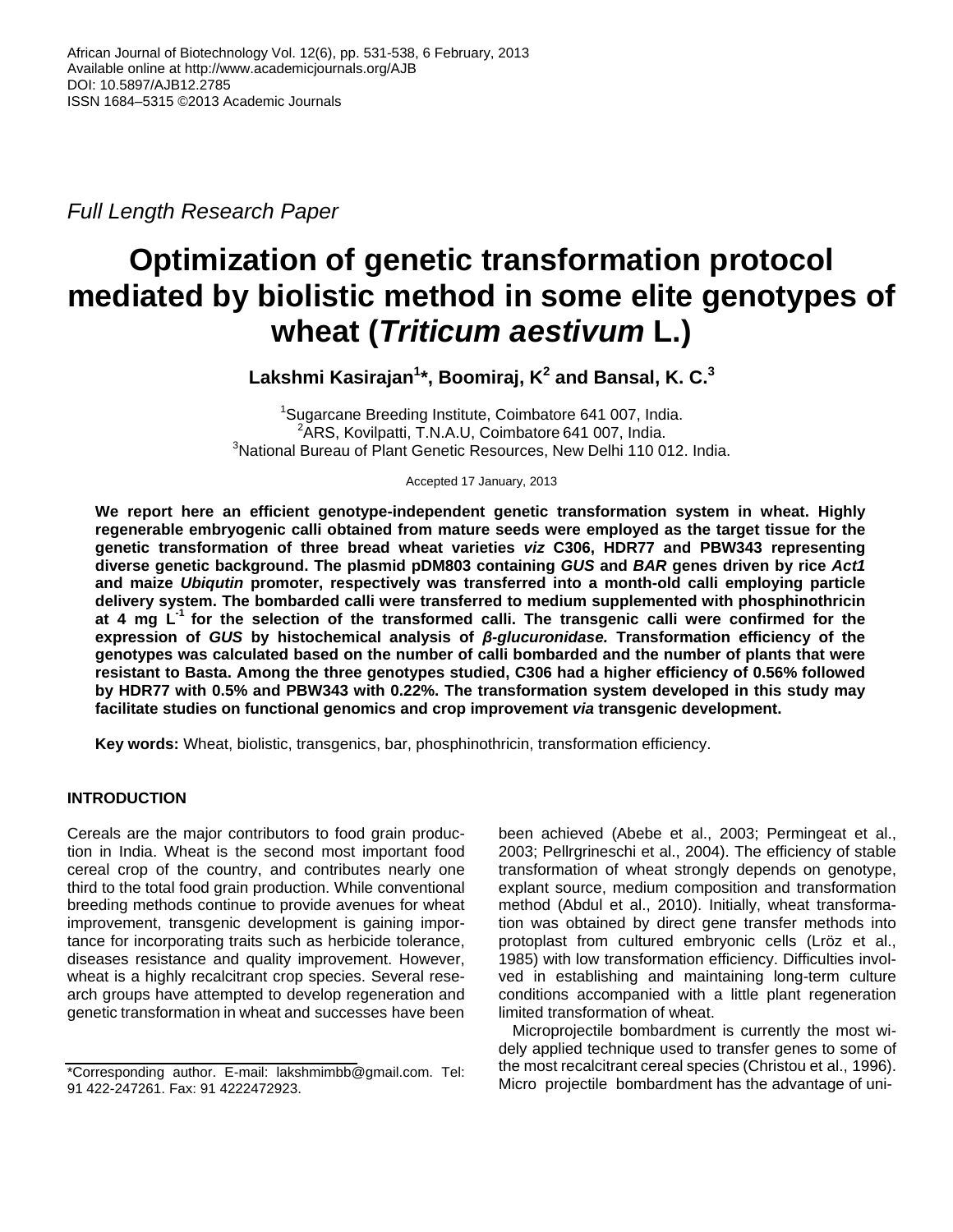universal delivery system and transformation of intact organized tissue. Recovery of the transformed plants depends on the ability to regenerate plants from the bombarded cells. Most of the wheat transformation protocols are based on immature embryos as the explants. Initial successes in wheat transformation were achieved using established long-term embryogenic cultures (Vasil et al., 1992). Additional works have since been demonstrated with consistent results using freshly initiated cultures from immature embryos (Vasil et al., 1993; Weeks et al., 1993; Becker et al., 1994; Nehra et al., 1994). Patnaik and Khurana (2003) utilized mature embryo-derived calli of bread wheat (*Triticum aestivum*, cv. CPAN1676) *Triticum dicoccum* (Chugh and Khurana, 2003), and durum wheat (*Triticum durum*, cv. PDW215) for genetic transformation and more over the transformation efficiency reported by previous workers generally varies from 0.1 to 5.7% (Patnaik and Khurana, 2001; Vasil and Vasil, 1999). Though, genetic transformation in wheat has been reported in genotypes responding to regeneration from immature, as well as, mature embryos as explants, there is still a need to extend it to diverse genotypes with a scope of crop improvement or for facilitating functional genomics in the present day genomic era. We report here a transformation system that is functional in genetically diverse genotypes based on gene transferred to mature embryo derived calli.

#### **MATERIALS AND METHODS**

#### **Plant materials**

Seeds of *T. aestivum* cvs. PBW343, HDR77 and C306 were obtained from Division of Genetics, IARI, New Delhi.

#### **Embryo culture**

Mature seeds of three genotypes PBW343, HDR77 and C306 were used as source of mature embryos. Mature seeds were surface sterilized with 2% sodium hypochlorite for 20 min and washed several times with sterile distilled water. The seeds were then imbibed in sterile water for 16 to 18 h at room temperature. For callus induction mature embryos were aseptically excised with a sterile scalpel and forceps from the imbibed seeds. The embryos were placed scutellum side upward in the callus induction medium containing MS mineral salts sucrose 30 gL<sup>-1</sup>, agar 0.8%, 2 mg L<sup>-1</sup> 2, 4-D, 1 mgL $^{-1}$  ABA and 0.5 mgL $^{-1}$  kinetin and Cultures were kept at  $25 \pm 1^{\circ}$ C in total darkness for 4 weeks. The developed calli were pooled at the centre of the petridish containing osmotic medium (MS mineral salts with sucrose 30 g L<sup>-1</sup> agar 0.8% and 0.2 M mannitol for 4 h before bombardment).

#### **Expression vector**

Plasmid pDM803 contains a chimeric *BAR* gene from *Streptomyces hygroscopicus* (Thompson et al., 1987) under the control of the maize Ubi promoter (Christensen et al., 1992) and *Agrobacterium tumifaciences* nopaline synthase (nos) terminator (Bevan et al.,

1983) and the *Escherichia coli* uidA (β–glucuronidase) gene (Jefferson et al., 1987) under control of the rice *Act1* promoter (McElory et al., 1995) and rice rbcs terminator (Xie et al., 1987). Plasmid DNA was isolated by Qiagen plasmid midi kit method.

#### **Preparation of tungsten particles**

Tungsten particle were prepared by washing thrice with absolute ethanol and finally dissolved in 1 ml sterile distilled water. DNA was precipitated onto 50  $\mu$ L of tungsten (50 mgL<sup>-1</sup>) by adding 10  $\mu$ L of plasmid pDM803 (1.5 µg µL<sup>-1</sup>), 50 µL CaCl<sub>2</sub> (2.5M) and 20 µL spermidine (λ free base, 0.1 M Sigma), vortexing well after each addition. The supernatant was discarded and the pellet washed with 250 µL ethanol, and resuspended in 30 µL ethanol.

#### **Bombardment**

Target tissue prepared as described above was bombarded using BioRad helium driven particle delivery system. Tungsten particle suspension in ethanol (6 µL) was loaded on to the macrocarrier and allowed to dry before use with 1100 psi rupture disks.

#### **Culture conditions and recovery of transformed plants**

After bombardment, embryo cultures were incubated in the dark for 24 h before transfer to fresh medium containing 1 mgL $^{-1}$  of indole-3acetic acid (IAA) and 0.5 mgL<sup>-1</sup> of kinetin. Two days after bombardment, two to four embryos were removed from each dish and stained for *β-glucuornidase* activity using a solution containing 5 bromo-4-chloro-3-indolyl glucuronide (X-Gluc) (Jefferson et al., 1987). Cultures, five to seven days following bombardment were transferred intact to selection medium containing 0.5 mgL<sup>-1</sup> of IAA, 1 mgL<sup>-1</sup> of kinetin and 4 mgL<sup>-1</sup> of Basta. Surviving shoots were transferred to half strength of Murashige and Skoog (MS) without any selection medium for root development. After development of root system, the resulting plantlets were transferred to light soil mixture in peat pots.

#### **β-Glucuronidase (GUS) assay**

The *gus* reporter gene activity was localized histochemically according to the protocol described by Jefferson et al. (1987)*.* Histochemical localization of *gus* was carried out by incubating the tissue samples overnight at 37°C in histochemical buffer (0.1 M sodium phosphate buffer, pH7.0, 50 mM ethylenediaminetetraacetic acid (EDTA), 0.5 m M K<sub>3</sub> Fe (CN)<sub>6</sub>, 0.5 mM K<sub>4</sub> Fe (CN)<sub>6</sub>, 0.1 triton X 100 and 1 mg mL<sup>-1</sup> X-gluc (Amresco Inc. Ohio., USA). The explants were thoroughly washed with 70% ethanol prior to observation.

#### **Polymerase chain reaction (PCR)-Southern**

PCR products from the putative tranformants were electrophoresed through 1% agarose gel and transferred to nitrocellulose membrane and then hybridized with radioactive probe of size 496 bp, which was labeled by following the manufacturer's instructions of Hexa Label DNA labeling kit (MBI Fermentas, Lithuania) with  $\alpha^{32}$ P dCTP.

#### **PCR analysis of genomic DNA**

PCR analysis of genomic DNA was carried out using 200 to 300 ng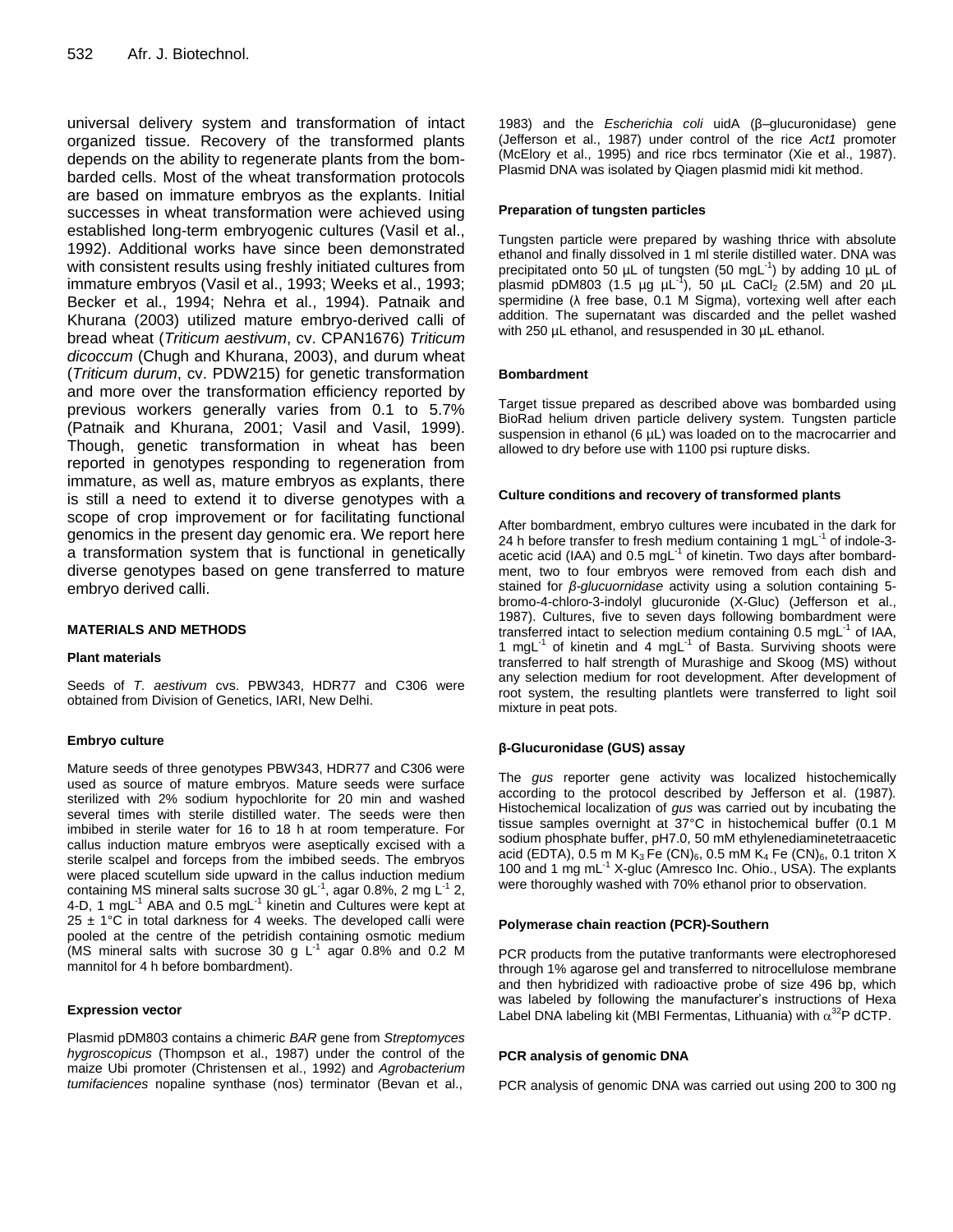

**Figure 1.** Restriction map of the plasmid pDM803 (8.95 kb). *Act1* promoter, first exon and intron of the rice actin1 gene; *gus*, coding region of the *E. coli* β-glucuronidase *uidA* gene; *bar,* coding region of *streptomyces hygroscopicus phosphinothricin acetyltransferase* gene*: NOS*, 3' transcript termination region of the *Agrobacterium tumifaciences* nopaline synthase gene; Amp<sup>r</sup>, ampicillin resistance gene of pSP72 (Witrzens et al., 1998).

of wheat genomic DNA employing reagents from MBI fermentas (USA) in a 25 µL reaction volume as per manufacturer's instructtions. The PCR amplification was performed by initial denaturation at 94°C (5 min hold), followed by 35 cycles at 94°C (30 s), annealing (30 s) and 72°C (30 s) and finally holding at 72°C (7 min) for extension employing a perkin-Elmer Gene Amp PCR system 2400.

# **RESULTS**

## **Recovery of transgenic plants from cultures selected with bialaphos**

The different steps involved in transformation of wheat *T. aestivum* for herbicide tolerance with pDM803 is shown in Figure 2. The calli were regenerated in medium with 1 mg  $L<sup>-1</sup>$  IAA and 0.5 mg  $L<sup>-1</sup>$  kinetin, and the cultures were maintained at 25°C with 55 to 60% relative humidity in white light (200  $\mu$ mol<sup>-1</sup> m<sup>-2</sup> s<sup>-1</sup>) for 16 h a day. After three weeks, the calli were transferred to MS medium supplemented with 1 mg  $L^{-1}$  IAA and 2 mg  $L^{-1}$  kinetin for shoot formation in jam bottles. After two weeks, regenerated shoots were transferred on ½-MS medium without any plant growth regulators ( $\frac{1}{2}$ -MS<sub>0</sub>) in jam bottles for rooting. After two weeks the plantlets with well-developed roots and shoots were transferred in liquid  $\frac{1}{2}$ -MS<sub>0</sub> in culture tubes for one week and then transferred to pots containing sterile soil rite for hardening.

In initial experiments with the plasmid pDM803 (Figure 1), transgenic wheat plants of C306, HDR77, and PBW343 were recovered following bombardment of cultured calli derived from matured embryos, with a Bio-Rad delivery system. The plants grown on the selection medium were transferred to National Phytotron Facility, New Delhi and the presence of the *bar* transgene was confirmed by polymerase chain reaction with *BAR* specific primers. Transformation efficiency of the genotypes PBW343, HDR77 and C306 was calculated based on the number of calli bombarded and the number of plants obtained that were resistant to Basta. Among the three genotypes studied, C306 had a higher efficiency of 0.56% followed by HDR77 with 0.5% and PBW343 with 0.22% (Table 1).

A total of 24 independently transformed lines were obtained at frequencies of less than one independent transgenic line for every 100 bombarded embryos. While the plasmid pDM803 carries a *uidA* gene that was functional in assays for transient expression. When the calli were stained for GUS expression, blue spots were visible, but the leaf sample taken from these transformed plants showed no β-glucuronidase activity when treated with x-gluc histochemical stain. The PCR products of 24 putative transformants were transferred to the nylon membrane and hybridized with 492 bp amplicon as probe for the confirmation of the presence of the selection marker gene *BAR* (Figure 3). The variety C306 had better transformation frequency, but the hybridization signals were found weak in many of the C306 transformants in comparison to the other varieties PBW343 and HDR77.

# **Progeny analysis**

To study the segregation pattern of the transgene *bar*, 5  $T_0$  PCR-Southern positive plants (two of C306, two of HDR77 and one of PBW343) were selected. These plants were normal in growth and had a seed set of 80 to 450. DNA was isolated from a small leaf segment and PCR amplification of genomic DNA samples of T1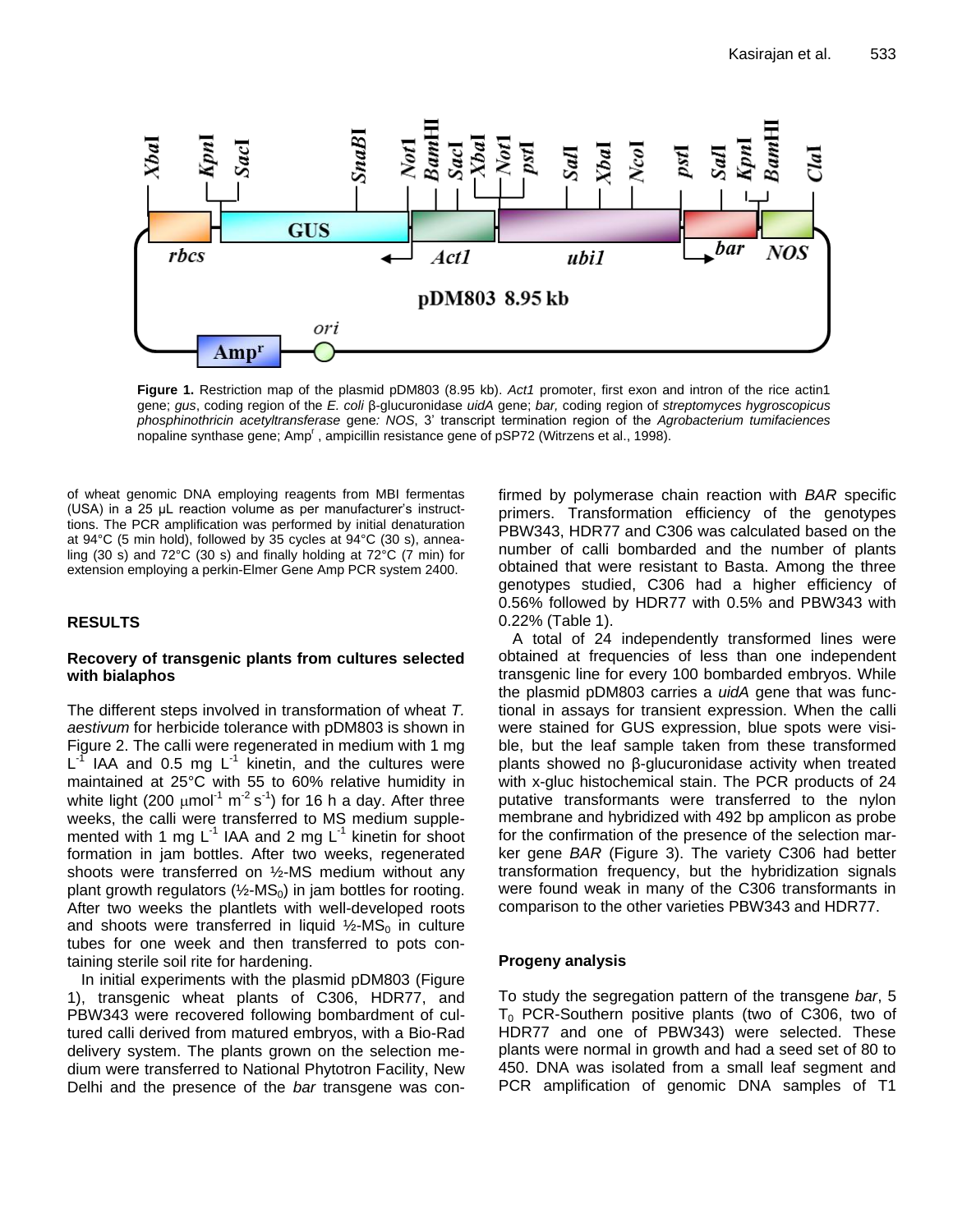

**Figure 2.** Steps involved in genetic transformation of wheat with pDM803. **a)** Embryos placed in callusing medium MS medium supplemented with 2 mgL<sup>-1</sup> 2, 4 D, 1 mgL<sup>-1</sup> ABA, 0.5 mgL<sup>-1</sup> Kinetin. **b)** Calli formed from the embryos after a period a month of incubation in dark. **c)** Calli pooled to the centre of the petriplate to facilitate bombardment at a distance of 6 cm. **d)** Calli after bombardment transferred to selected MS medium supplemented with 0.5 mgL<sup>-1</sup> IAA, 1 mgL<sup>-1</sup> kinetin and 4 mgL<sup>-1</sup> Basta. **e)** Calli showing GUS histochemical localization at 48 h post-bombardment. **f)** Transformants growing under the second phase of selection. **g)** Shoots transferred to half strength MS medium without growth hormones for root development. **h)** Developed plants transferred to liquid MS Medium for hardening. **i)** Hardened plants transferred to soilrite for further development.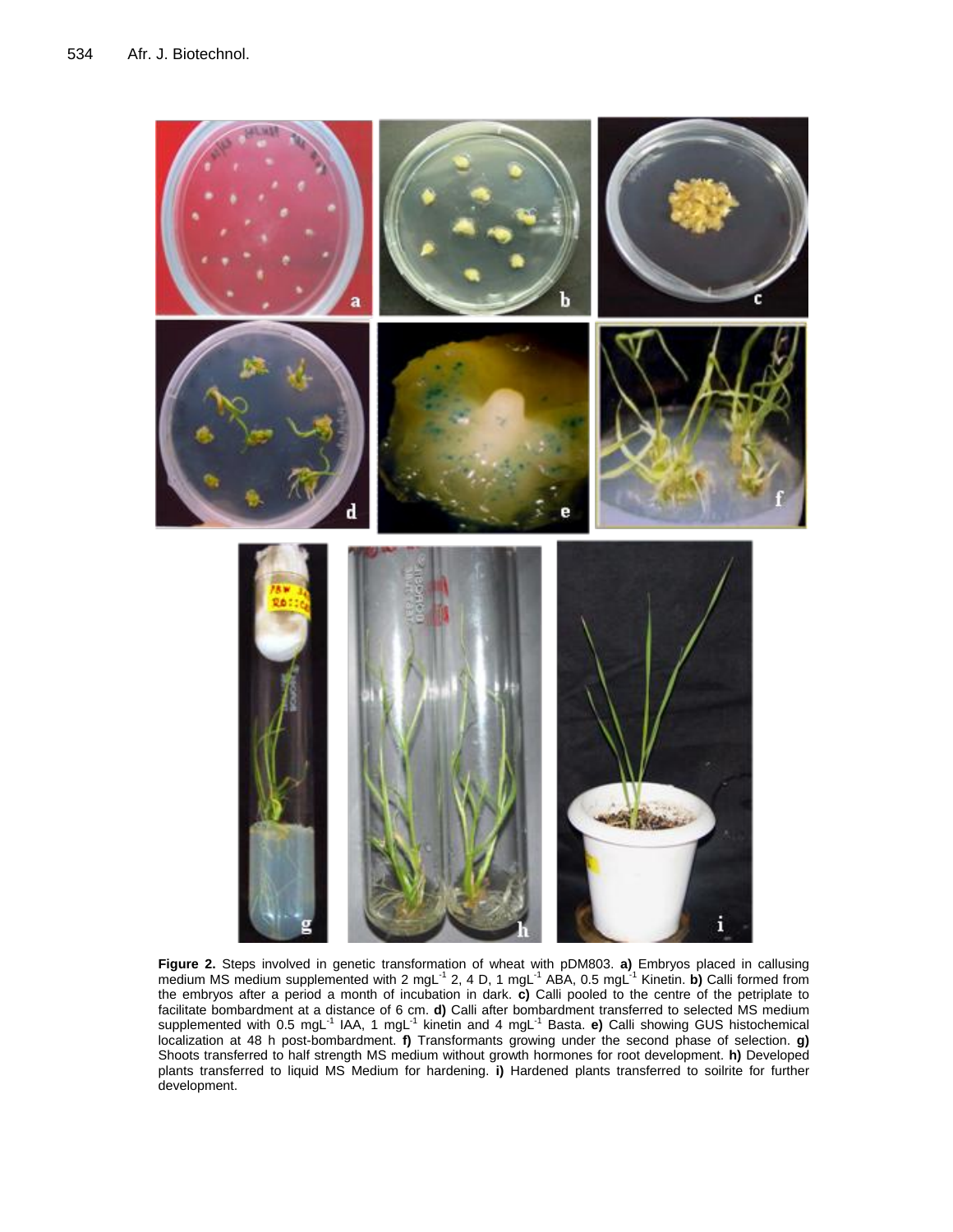**Table 1.** Transformation efficiency of *BAR* gene into different genotypes of *Triticum aestivum* via particle bombardment

| Genotypes<br>transformed | Number of calli<br>bombarded | Number of plants regenerated on<br>selection medium (Basta at 4 mg L <sup>-1)</sup> | Number of plants<br>established in soil | No. of PCR<br>positive plants | <b>Transformation</b><br>efficiency (%) |
|--------------------------|------------------------------|-------------------------------------------------------------------------------------|-----------------------------------------|-------------------------------|-----------------------------------------|
| <b>PBW343</b>            | 4785                         |                                                                                     | 18                                      |                               | 0.22                                    |
| HDR77                    | 595                          | 15                                                                                  |                                         |                               | 0.50                                    |
| C <sub>306</sub>         | 1775                         | 28                                                                                  | 16                                      | 10                            | 0.56                                    |

To check the response of different wheat genotypes to the selection pressure, 300 150 and 250 calli from cvs. PBW343, HDR77 and C306, respectively were kept for regeneration as selection media (Basta at 4 mg L<sup>-1</sup>). However none regenerated into whole plants



**Figure 3.** PCR analyses of the T0 wheat transformants with *BAR*-specific primers. **(a)** The PCR product was separated on 1% agarose gel for gel documentation. The expected size of the amplicon (492 bp), the coding region of the gene was amplified from 100 ng of wheat genomic DNA, and no amplification was seen in the wild type genomic DNA. **(b)** For further confirmation of the PCR, products were hybridized against the probe, the coding region of the *BAR* gene.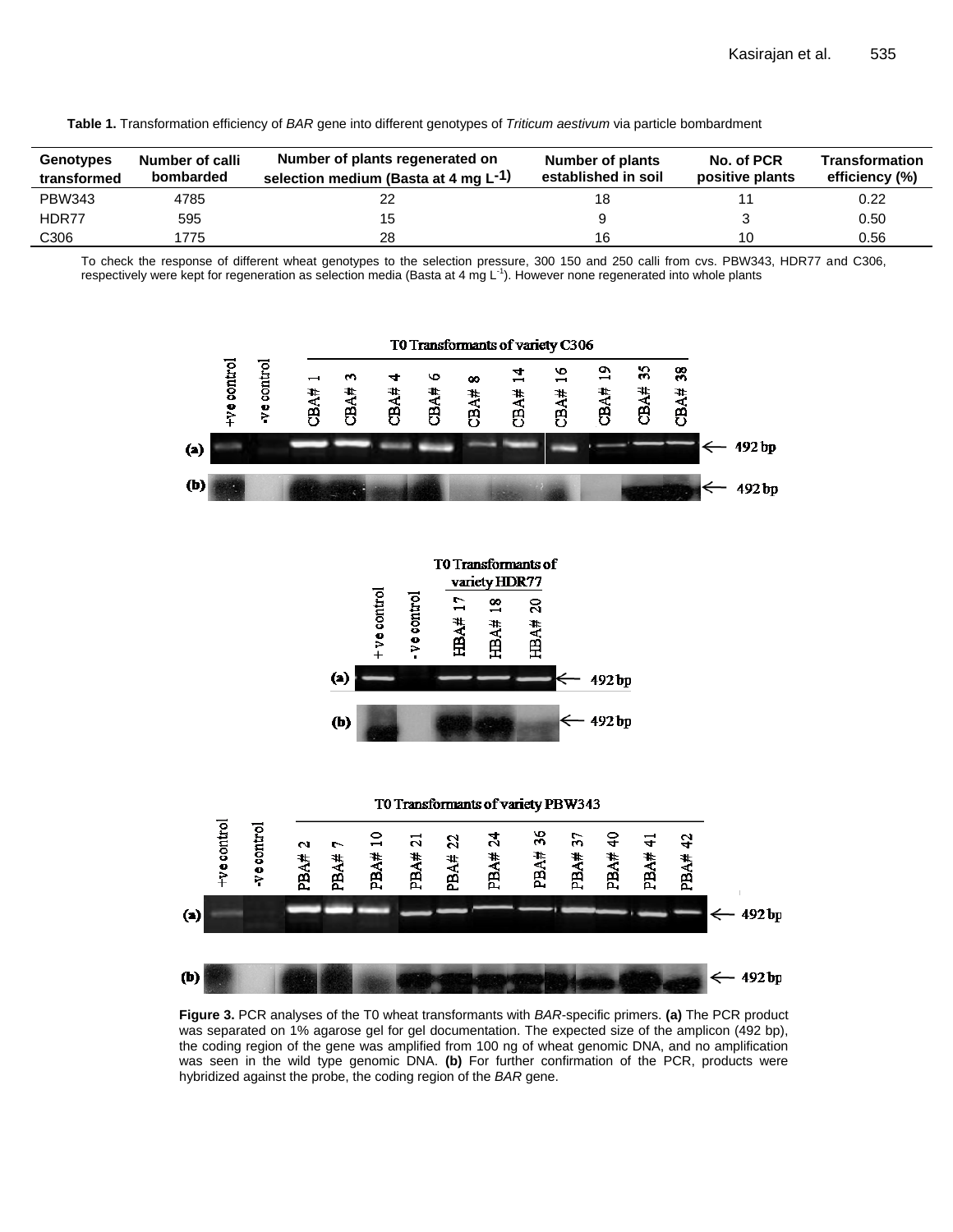| <b>Plant Number</b> | Number of T1 plants<br>analyzed | No of T1 plants positive for the<br>selection marker gene BAR | Chi-square<br>test |
|---------------------|---------------------------------|---------------------------------------------------------------|--------------------|
| CBA#1               | 36                              | 36                                                            | 2.4(15:1)          |
| CBA#4               | 56                              | 51                                                            | 0.68(15:1)         |
| <b>PHA#22</b>       | 38                              | 21                                                            | 7.87(3:1)          |
| <b>HBA#17</b>       | 90                              | 71                                                            | 0.72(3:1)          |
| <b>HBA#18</b>       | 95                              | 64                                                            | 2.94(3:1)          |

**Table 2.** Segregation analysis of T<sub>1</sub> plants from the wheat transformants.

progeny using primers specific to *BAR* gene, revealed the presence of the transgene in the T1 progenies (Table 2). CBA#1 plant gave 448 seeds out of which 65 seeds were sown in soilrite for screening. Only 36 seeds germinated and all were PCR positive for the selection marker gene *BAR.* In CBA#4 which gave 335 seeds out of which 56 seeds taken for screening and 51 plants shown amplification, proved positive for the selection marker gene *BAR.* For HBA#17 and HBA#18 plant 106, 134 seeds were sown out of which 70 and 95 only germinated, for which 71 and 64 were positive in the presence of the transgene *BAR.* In the case of PBA#22 plant, 40 seeds were taken for T1 segregation analysis, out which 15 were positive for the marker gene BAR.

## **Inheritance of** *BAR* **selectable marker**

Segregation pattern for the presence of *Bar* gene in the T1 plants were analyzed by PCR amplification. All the 36 T1 plants of CBA#1 and 51 T1 plants out of 56 showed the expected 492 bp amplicon and therefore this gene did not fit to 3:1 ratio. But it was much closer to 15:1 ratio proving an integration of two copies of *BAR* gene in the genome (Table 2). In the case of HBA#17 and HBA#18, 71 out of 90 and 64 out of 95 T1 plants showed a  $\chi^2$ value 0.72 and 2.94, respectively, which is lesser than the tabulated  $\chi^2$  value (P=0.05). This proved that it fits in the ratio 3:1 and has single copy integration in the genome. But in the case of PBA#22 the  $\chi^2$  value which is higher than the tabulated value and therefore it does not fit in the 3:1 ratio.

# **DISCUSSION**

Wheat was the last of the three major cereals to be transformed due to low success rate in obtaining stably transformed plants. The technology of genetic transformation of wheat has been least successful because of many technical difficulties like, low transformation frequencies ranging from 0.1 to 2.5% (Vasil et al., 1992; Weeks et al., 1993; Altpeter et al., 1996; Zhou et al., 1995); very few genotype with high regeneration in tissue culture, such as "bobwhite"; shortage of explants source like immature embryos, which is not available throughout the year. However, several research groups have performed various attempts to establish the stable and high frequency of transformation protocol. While most of the published work on transgenic wheat has used tissue culture responsive varieties such as 'Bobwhite' (Pellegrineschi et al., 2004; Hu et al., 2003) and 'Florida' (Barro et al., 1997). Efforts are being made to extend the technology to elite genotypes, which are either agronomically important breeding lines or currently commercial varieties (Machii et al., 1998). Very few reports are available on the transformation of some Indian wheat genotypes (Gopalakrishnan et al., 2000; Patnaik and Khurana, 2003).

The aim of the present study was to optimize a genotype independent transformation system in elite wheat cultivars irrespective of their tissue culture potential. Using the biolistic approach to develop transgenic wheat, mature embryos of three elite genotypes (PBW343, HDR77 and C306) were chosen as the study material. Among the genotypes studied, C306 had a higher efficiency of 0.56% followed by HDR77 and PBW343 with 0.5 and 0.22%, respectively. Recent studies on wheat transformation using biolistic approach have reported efficiencies of 0.13 to 8.6%. Low transformation efficiency (0.22 to 0.56) in the present work was presumably due to the recalcitrant nature. Transformation efficiencies of 0.1 to 2.5% have been reported in genotypes including PBW343 (Gopalakrishnan et al., 2003). The number of plants regenerated on selection medium was 22, 15 and 28 of PBW343, HDR77 and C306 respectively, out of which 11, 3 and 10 were PCR positive for the selection marker gene BAR. Plants that survived selection but tested negative for the presence of the selection marker gene BAR were considered escapes. More than 50% escapes were observed among the genotypes studied. Unfortunately, wheat transformation suffers high escape frequencies (50 to 95%) as reported by several workers (Becker et al., 1994; Nehra et al., 1994).

The *GUS* gene was primarily used to monitor the bombardment process through GUS expression assay (Jeff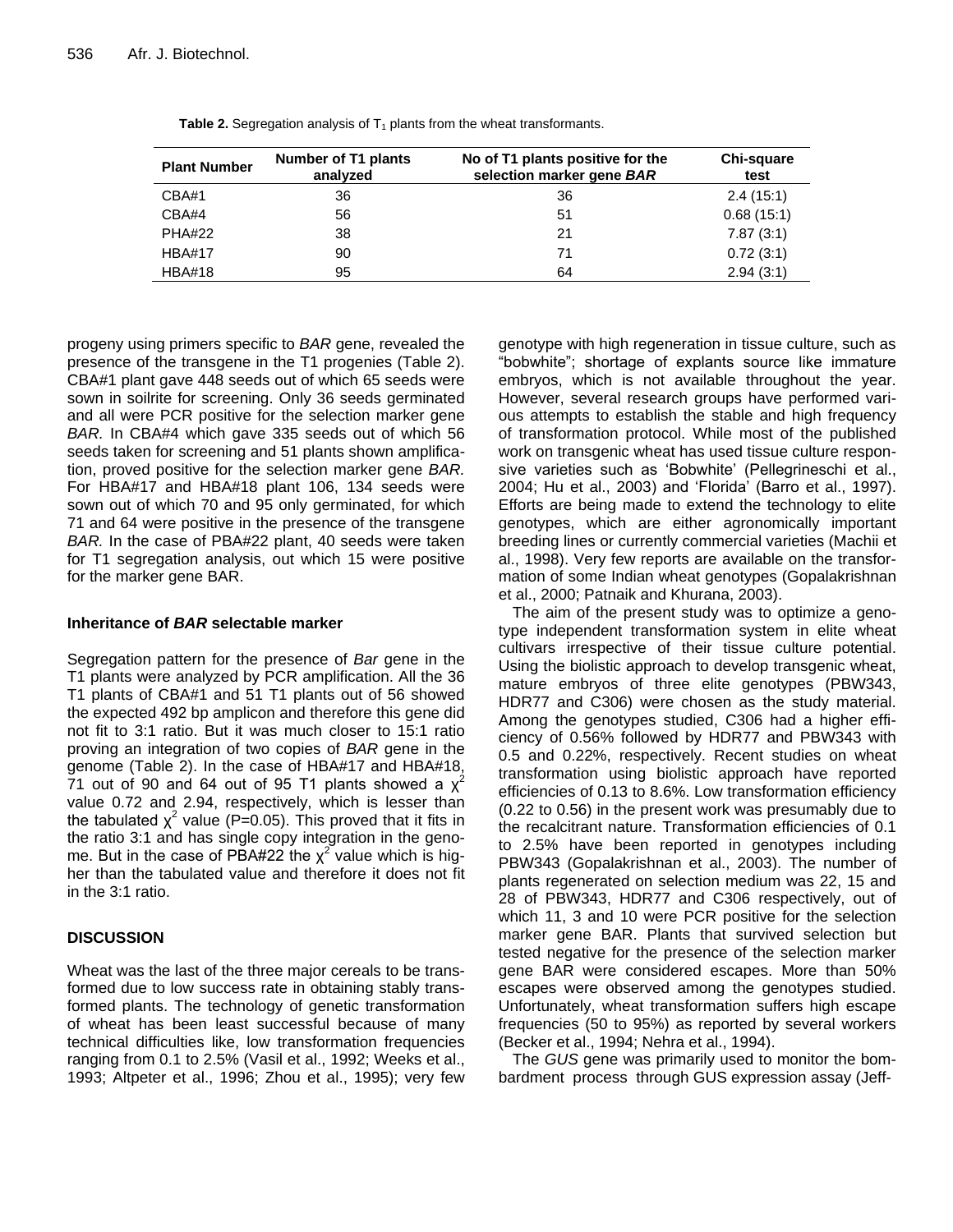erson et al., 1987)*.* The transient GUS assay helped in ensuring that the plasmid DNA delivery was well distributed on the scutellar calli and the bombardment process was successful (Figure 2e). The presence of the BAR gene in the vector pDM803 helped in selection of the transformed calli as the *BAR* gene confers resistance to Basta herbicide added to the selection medium. A total of 7000 wheat scutellar calli were bombarded with pDM803, out of which 63 putative  $T_0$  transformants were recovered from the selection medium. However, due to the difficulties during hardening of the transformants, only 43 transformants survived. The segregation pattern of the  $T_1$  plants was analysed for all the transformants developed; however, it did not fit into mendalian ratio. This might be due to several reasons:

i.  $T_0$  transformants were not selfed by bagging, which would have resulted into a considerable amount of cross pollination,

ii. Varying number of the transgene copy integration into the genome,

iii. More than 50% of the seeds harvested from CLCB3#1 did not germinate thus resulting into segregation distortion.

It may be concluded that a transformation system that is functional in genetically diverse genotypes based on gene transferred to mature embryo derived calli and the potential application of this transformation system developed in this study may facilitate studies on functional genomics and crop improvement via transgenic development.

## **ACKNOWLEDGEMENT**

The work is supported by financial grant from the Department of Biotechnology, Ministry of Science and Technology. Lakshmi Kasirajan is grateful to the Council of Scientific and Industrial Research, Government of India, for her Senior Research Fellowship.

#### **REFERENCES**

- [Abebe](http://www.ncbi.nlm.nih.gov/sites/entrez?Db=pubmed&Cmd=Search&Term=%22Abebe%20T%22%5BAuthor%5D&itool=EntrezSystem2.PEntrez.Pubmed.Pubmed_ResultsPanel.Pubmed_RVAbstractPlus) T, [Guenzi AC,](http://www.ncbi.nlm.nih.gov/sites/entrez?Db=pubmed&Cmd=Search&Term=%22Guenzi%20AC%22%5BAuthor%5D&itool=EntrezSystem2.PEntrez.Pubmed.Pubmed_ResultsPanel.Pubmed_RVAbstractPlus) [Martin](http://www.ncbi.nlm.nih.gov/sites/entrez?Db=pubmed&Cmd=Search&Term=%22Martin%20B%22%5BAuthor%5D&itool=EntrezSystem2.PEntrez.Pubmed.Pubmed_ResultsPanel.Pubmed_RVAbstractPlus) B, [Cushman](http://www.ncbi.nlm.nih.gov/sites/entrez?Db=pubmed&Cmd=Search&Term=%22Cushman%20JC%22%5BAuthor%5D&itool=EntrezSystem2.PEntrez.Pubmed.Pubmed_ResultsPanel.Pubmed_RVAbstractPlus) JC (2003). Tolerance of mannitol-accumulating transgenic wheat to water stress and salinity. [Plant Physiol](javascript:AL_get(this,%20) 131(4): 1748-1755.
- Abdul R, Zhiying M , Haibo W (2010). Genetic Transformation of Wheat (*Triticum aestivum* L): A Review. Triticeae Genomics and Genetics 1 No.2: 1-7
- Altpeter F, Vasil V, Srivastava V, Stoger E, Vasil IK (1996). Accelerated production of transgenic wheat (*Triticum aestivum*) plants. Plant cell Rep 16: 12-17.
- Barro F, Rooke L, Bekes F, Gras P, Tatham AS, Fido R, Lazzeri, P, Shewry PR, Barcelo P (1997). Transformation of wheat with HMW subunit genes results in improved functional properties. *Nat Biotechnol* 15: 1295-1299.
- Becker D, Brettschneider R, Lorz H (1994). Fertile transgenic wheat from microprojectile bombardment of scutellar tissue. Plant J. 5: 299– 307.
- Bevan M, Barnes WM, Chilton M (1983). Structure and transcription of the nopaline synthase gene region of T-DNA. Nucleic Acids Research 11: 369-385.
- Christensen AH, Sharrock RA, Quail PH (1992). Maize polyubiquitin genes: genes, structure, thermal perturbation of expression and transcript splicing, and promoter activity following transfer to protoplasts by electroporation. Plant Molecular Biology 18: 675-689.
- Christou P (1996). Transformation technology. Trends Plant Sci. 1:423– 431.
- Chugh A, Khurana P (2003). Herbicide resistance transgenics of bread wheat (*T. aestivum*) and emmer wheat (*T. dicoccum*) by particle bombardment and *Agrobacterium*-mediated approaches. Current Science 84: 78-83.
- Gopalakrishnan S, Singh P, Singh NK (2003). Enhanced transformation of plant cells following co-bombardment of VirE2 protein of *Agrobacterium tumefaciens* with DNA substrate. Current Science 85: 1343-1347.
- Gopalakrishnan S, Garg GK, Singh DT, Singh NK (2000). Herbicide tolerant transgenic plants in high yielding commercial wheat cultivars obtained by microprojectile bombardment and selection on basta. Current Science 79: 1094–1100.
- Hu T, Metz S, Chay C, Zhou HP, Biest N, Chen G, Cheng, M, Feng, X, Radionenko M, Lu F, Fry J (2003). Agrobacterium-mediated largescale transformation of wheat (*Triticum aestivum* L.) using glyphosate selection. Plant Cell Rep 21: 1010-1019.
- Jefferson RA, Kavanagh TA, Bevan MW (1987). GUS fusion:  $\beta$ *glucuronidase* as a sensitive and versatile gene fusion marker in higher plants. EMBO J*.* 6: 3901-3907.
- Machii HH, Mizuno T, Hirabayashi H, Li T, Hagio (1998). Screening wheat genotypes for high callus induction and regeneration capability from anther and immature embryo cultures. Plant Cell Tissue Organ Cult., 53: 67-74.
- McElory D, Chamberiain DA, Moon E, Wilson KJ (1995). Development of *gusA* reporter gene constructs for cereal transformation: availability of plant transformation vectors from the CAMBIA Molecular Genetic Resource Service. Molecular Breeding 1: 27-37.
- Nehra NS, Chibbar RN, Leung N, Caswell K, Millard C, Steinhauer L, Baga M, Kartha KK (1994). Self-fertile transgenic wheat plants regenerated from isolated scutellar tissues following microprojectile bombardment with two distinct gene constructs. Plant J*.* 5: 285–297.
- Patnaik D, Khurana P (2001). Wheat biotechnology-a minireview. Electron J Biotechnol 4: 74–102.
- Patnaik D, Khurana P (2003). Genetic transformation of Indian bread (*T. aestivum*) and pasta (*T. durum)* wheat by particle bombardment of mature embryo-derived calluses. BMC Plant Biol. 3: 5.
- [Pellegrineschi A,](http://www.ncbi.nlm.nih.gov/sites/entrez?Db=PubMed&Cmd=Search&Term=%22Pellegrineschi%20A%22%5BAuthor%5D&itool=EntrezSystem2.PEntrez.Pubmed.Pubmed_ResultsPanel.Pubmed_RVCitation) [Reynolds M,](http://www.ncbi.nlm.nih.gov/sites/entrez?Db=PubMed&Cmd=Search&Term=%22Reynolds%20M%22%5BAuthor%5D&itool=EntrezSystem2.PEntrez.Pubmed.Pubmed_ResultsPanel.Pubmed_RVCitation) [Pacheco M,](http://www.ncbi.nlm.nih.gov/sites/entrez?Db=PubMed&Cmd=Search&Term=%22Pacheco%20M%22%5BAuthor%5D&itool=EntrezSystem2.PEntrez.Pubmed.Pubmed_ResultsPanel.Pubmed_RVCitation) [Brito](http://www.ncbi.nlm.nih.gov/sites/entrez?Db=PubMed&Cmd=Search&Term=%22Brito%20RM%22%5BAuthor%5D&itool=EntrezSystem2.PEntrez.Pubmed.Pubmed_ResultsPanel.Pubmed_RVCitation) RM, [Almeraya R,](http://www.ncbi.nlm.nih.gov/sites/entrez?Db=PubMed&Cmd=Search&Term=%22Almeraya%20R%22%5BAuthor%5D&itool=EntrezSystem2.PEntrez.Pubmed.Pubmed_ResultsPanel.Pubmed_RVCitation) [Yamaguchi-Shinozaki](http://www.ncbi.nlm.nih.gov/sites/entrez?Db=PubMed&Cmd=Search&Term=%22Yamaguchi-Shinozaki%20K%22%5BAuthor%5D&itool=EntrezSystem2.PEntrez.Pubmed.Pubmed_ResultsPanel.Pubmed_RVCitation) K, [Hoisington D](http://www.ncbi.nlm.nih.gov/sites/entrez?Db=PubMed&Cmd=Search&Term=%22Hoisington%20D%22%5BAuthor%5D&itool=EntrezSystem2.PEntrez.Pubmed.Pubmed_ResultsPanel.Pubmed_RVCitation) (2004). Stress-induced expression in wheat of the *Arabidopsis thaliana* DREB1A gene delays water stress symptoms under greenhouse conditions. Genome 47: 493-500.
- Permingeat HR, Alvarez ML, Cervigni GD, Ravizzini RA, Vallejos RH (2003). Stable wheat transformation obtained without selectable markers*.* Plant Mol Biol 52: 415-419.
- Thompson CJ, Novva NR, Tizard R, Crameri R, Davies JE, Lauwereys M, Botterman J (1987). Characterization of the herbicide-resistance gene bar from *Streptomyces hygroscopicus*. EMBO J. 6: 2519-2523.
- Vasil IK, Vasil V (1999). Transgenic cereals—*Triticum aestivum* (wheat). In: Vasil I.K. (ed) Advances in cellular and molecular biology of plants. Molecular improvement of cereal crops. Kluwer, Dordrecht, 5: 133–147.
- Vasil V, Castillo AM, Fromm ME, Vasil IK (1992). Herbicide resistant fertile transgenic wheat plants obtained by microprojectile bombardment of regenerable embryonic callus. Biotechnology 10: 667–674.
- Vasil V, Srivastava V, Castillo AM, Fromm ME, Vasil IK (1993). Rapid